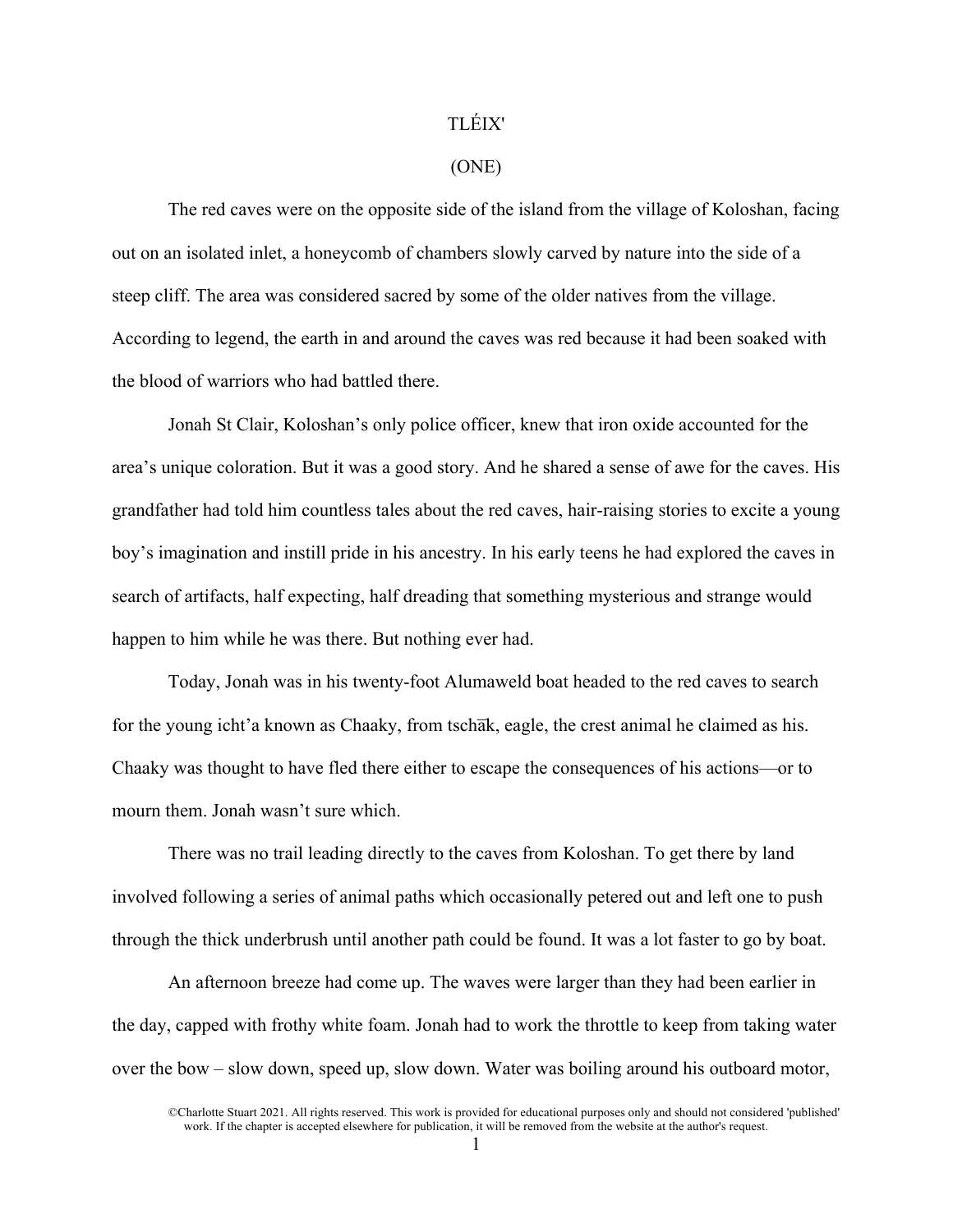but the situation was not yet serious. Unless his 35hp Evinrude finally decided to crap out on him. Then he would have to radio for help and hope someone showed up before he was in serious trouble.

He passed two white crosses along the western shore. They stood out against the natural backdrop of rocks and brush, a stark warning to beware of the power of wind and water. Jonah had known the young native fishermen whose deaths were marked by the crosses. Unfortunately for their families, the bodies were never recovered. And, according to native belief, when a person is lost in the water their spirit is forced to wander forever. It had always seemed unfair to Jonah. He felt being lost at sea should be more like the Catholic purgatory, a temporary stage of the afterlife.

As he rounded the north end of the island the water grew calmer. He was able to make better time, speeding up the narrow inlet, caught in the red glow of the sun's descent. A gull flew overhead, its belly glinting pink in the vivid wash of color from the crimson sky.

As the caves finally came into view their shadowy cavities looked sinister against the backdrop of the rocky hillside and the fading sunset. A perfect setting for a bloody battle or the meditations of an aspiring shaman, Johan thought. He wondered what impact their ominous presence would have on a depressed and frightened young boy. Or on a guilty icht'a.

Those who knew about the incident had already tried and convicted Chaaky. But Jonah had doubts about the cause of Johnny's death, and until he had all of the facts, he was withholding judgement.

The tide was rising. In another hour or so many of the lower caves would fill with water. Once, when he was young, Jonah had gone into one of the smaller caves with his skiff, beached the boat on a rocky shelf, and climbed up onto a ledge to explore. He had lost track of time and

<sup>©</sup>Charlotte Stuart 2021. All rights reserved. This work is provided for educational purposes only and should not considered 'published' work. If the chapter is accepted elsewhere for publication, it will be removed from the website at the author's request.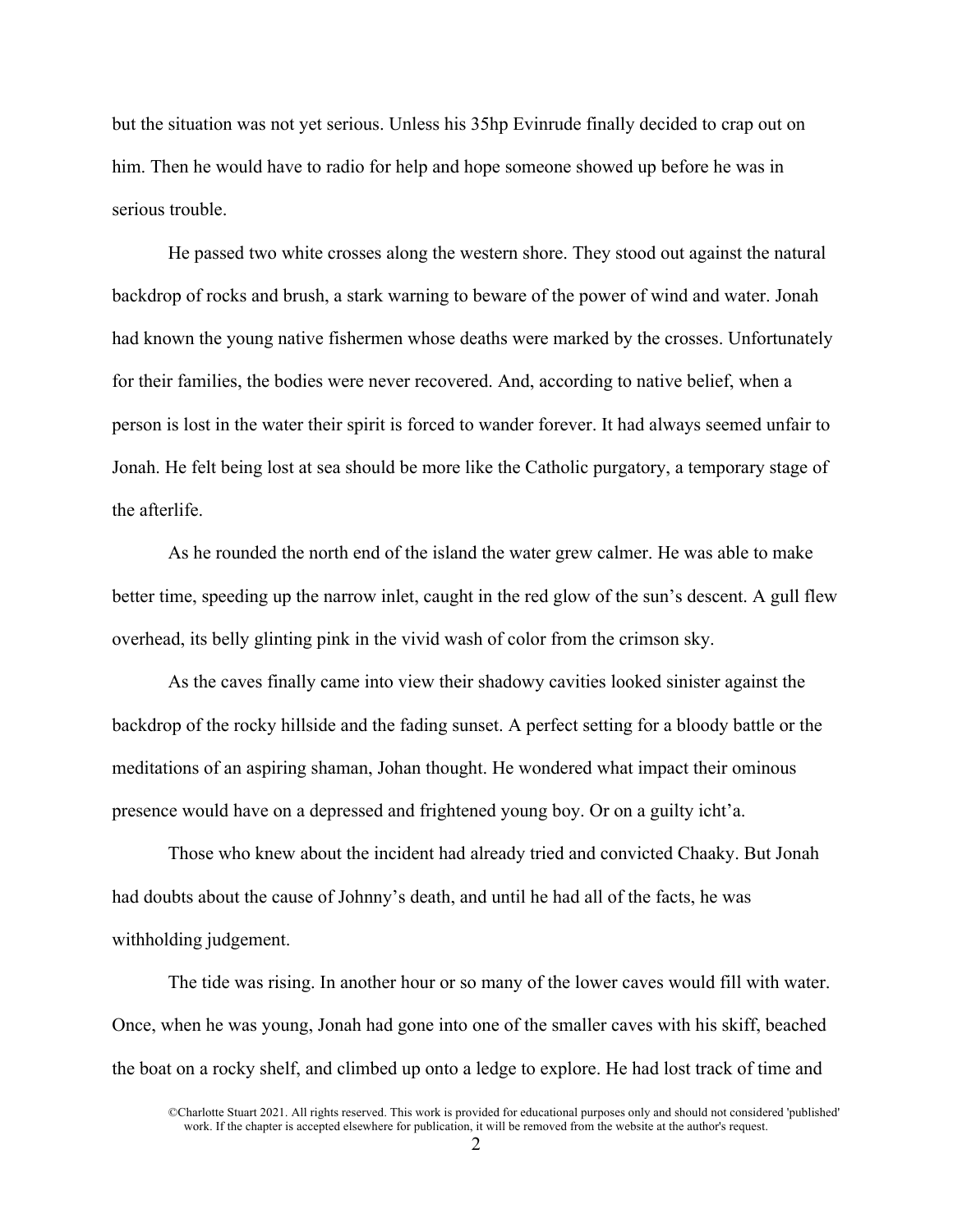had almost been trapped inside by the incoming tide. By the time he had noticed what was happening, there was barely enough room for him to maneuver his skiff out through the entrance before water sealed off the cave.

Jonah slowed the boat down and eased it toward shore. There was no sign of Chaaky, but he hadn't expected to spot him from the boat. If Chaaky was there, he had undoubtedly heard Jonah's approach. Sound traveled a long way over water. The boy would have had plenty of time to hide. What Jonah hoped was that Chaaky would be willing to talk to him *if* he could make contact.

There were quite a few caves to search. Jonah had decided to cover those accessible by water first. If he found no sign of the boy in any of the lower caves he would go ashore and search among the wind-stunted trees that clung to life along the top of the cliff. From there he could also reach some of the higher caves, although as darkness fell the task would become more difficult.

He tossed his anchor into the water, not bothering to back down on it. The holding in the area was poor, but unless the wind kicked up, he doubted his boat would drift off. He flipped the rubber dinghy he'd brought along into the water, got in, and rowed toward the entrance of the furthest cave to his right. He would move from right to left, checking each cave along the way.

Just a few feet inside the first cave he moved into total darkness and was surrounded by a musty scent of decaying seaweed. He switched on his flashlight and called out: "Chaaky! It's me, Jonah. I just want to talk to you." The words echoed back, eerie, inhuman. He almost expected old bones to rise up and dance.

Once the echo died, everything was still. With his flashlight he saw a cleft in the back wall that he thought might be large enough for a boy to hide. He rowed toward it to get a better

<sup>©</sup>Charlotte Stuart 2021. All rights reserved. This work is provided for educational purposes only and should not considered 'published' work. If the chapter is accepted elsewhere for publication, it will be removed from the website at the author's request.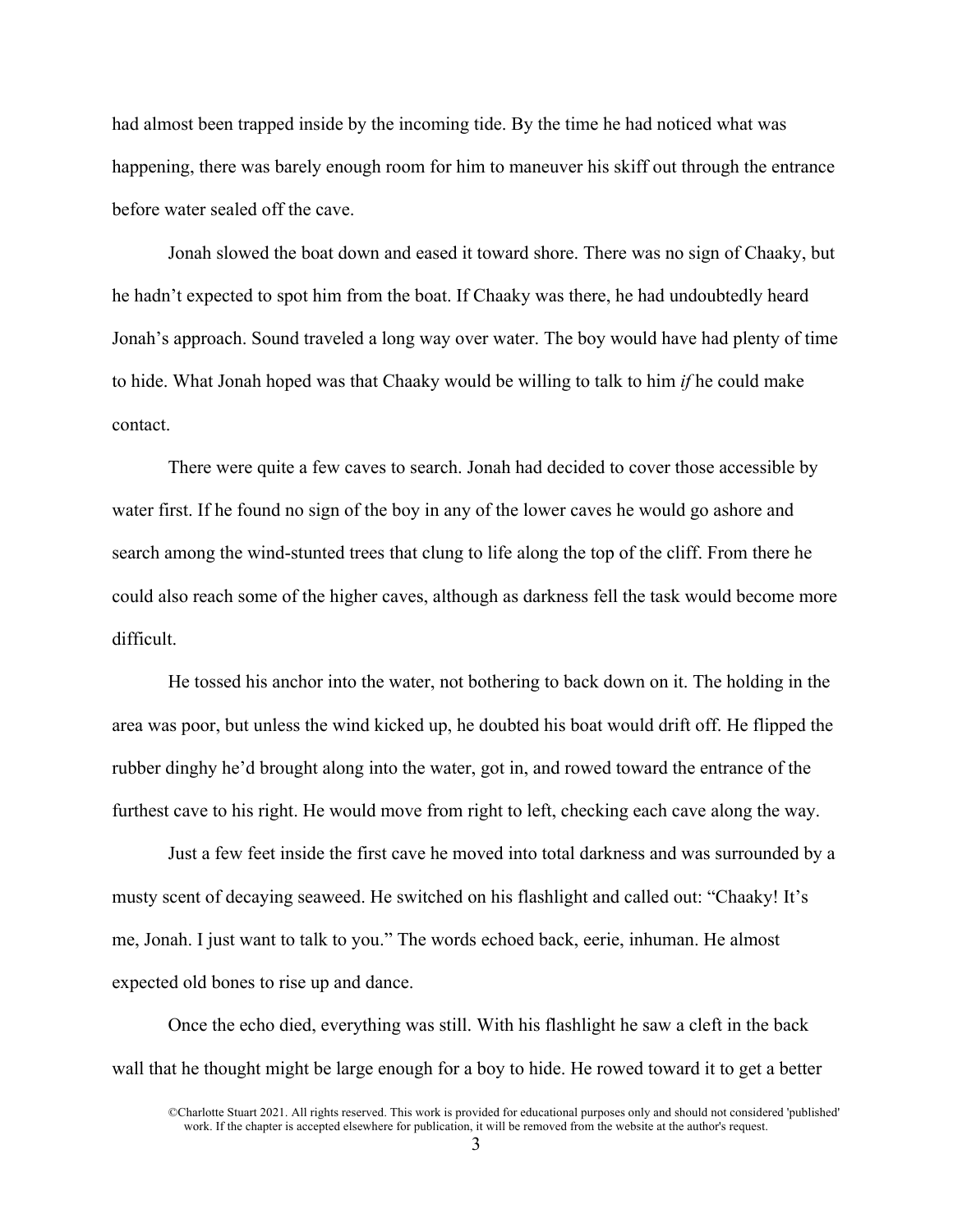look, bumping along the jagged rock wall. If he wasn't careful, he would rip the hell out of his dinghy.

The opening was about three feet deep, but there was no sign of Chaaky or any indication that he had been there. Jonah turned the dinghy around and rowed quickly toward the entrance, anxious to get back outside.

The sky had lost its brilliance, the dim glow of the sun falling off the edge of the world into the sea. Jonah looked at his watch. It was only 6:30. In the spring it stayed light nearly all night long, but in the fall and winter months the wilderness darkness came early with a black intensity unrelieved by the halo of streetlights, the shimmer of neon signs, the telltale luminous glow of televisions, or the flash and flicker of headlights.

Dusky water lapped at the rubber dinghy as he rounded the rock wall separating the cave he had just searched from the adjoining cave. "Chaaky," he called. "It's Jonah. I'm not here to arrest you. I just want to talk." Something flapped its wings close to Jonah's head as it fled from his approach. Jonah had a brief vision of bats with red veined wings and glowing eyes. But it was an ordinary sea bird, nothing more.

He turned into another cave, the sound of his oars kissing the water as soft as the pumping of bird wings. After a brief look around at the barren, empty interior, he moved on.

The next cave was small, barely providing sufficient height to enable Jonah to maneuver the boat. He scraped against the side of the cave several times, ducking to keep from hitting his head. "Damn," he said, his curse resonating back at him, unfriendly and alien. He quickly ran his light around the cave. Nothing.

He was just about to enter one of the largest caves at water level when he sensed rather than heard a noise overhead. Before he could look up a massive rock streaked past him and

<sup>©</sup>Charlotte Stuart 2021. All rights reserved. This work is provided for educational purposes only and should not considered 'published' work. If the chapter is accepted elsewhere for publication, it will be removed from the website at the author's request.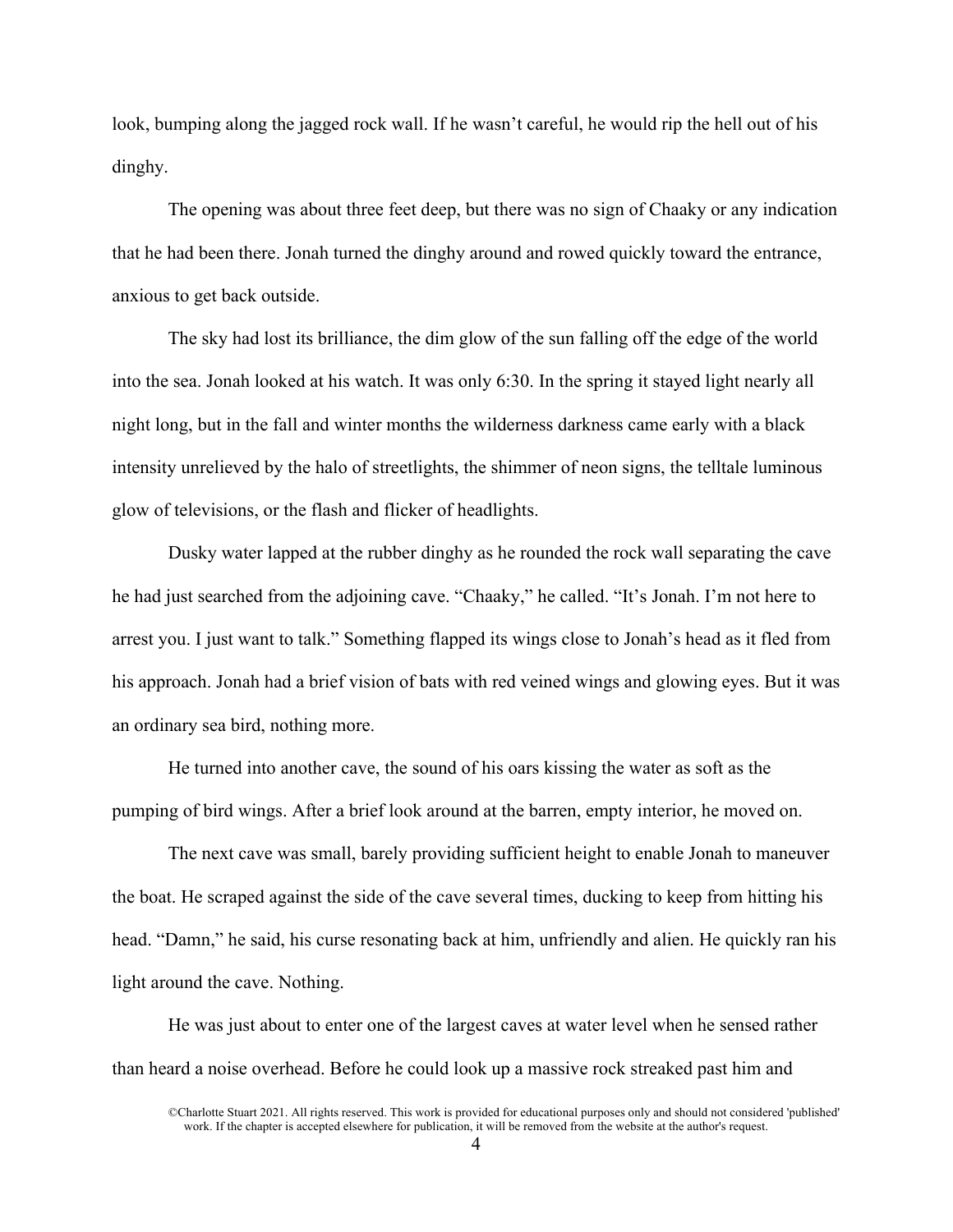smashed into the water next to the dinghy, barely missing the small craft. The explosive sound of rock striking water drove Jonah into action. He slammed his oars into the water and muscled his dinghy into the cave, stopping just inside the entrance to listen.

Everything was quiet. There was no sound from above. No more large or small rocks falling.

After a few minutes, he eased the dinghy out of the entrance and peeked up at the top of the cliff, but it was already too dark to make out anything up there clearly. "What?" he mumbled. Had the falling rock been nature's way of reminding him that you had to stay alert to danger when you were in the wilderness? Or was the source of the incident human? Had Chaaky accidentally caused the large rock to tumble over the edge while trying to stay out of sight? Or had it been a deliberate act? Perhaps he was up there somewhere staring down into the growing darkness, speculating on whether the rock had smashed Jonah's boat—or his skull.

"Chaaky!" Jonah yelled. "It's Jonah. Do you hear me? I need to talk to you." Water slapped against the gravel beach. A bird shrilled. But there was no human answer to his appeal.

The tide was slowly pushing him back into the cave. Putting his suspicions aside, he dipped his oars in the water and steered the dinghy into the chamber. There was still the possibility that Chaaky was hiding in one of the lower caves. He had to keep searching.

His flashlight revealed watermarks on the cave wall. The water was already about even with one of the highest dark lines etched into the red rock. It was going to be an exceptionally high tide.

A sound overhead drew his attention. His light caught a flash of movement. An adrenalin rush pulsed through his system, focusing his attention, preparing him for action. Then two birds whooshed past him. A flutter of wings and he was alone.

<sup>©</sup>Charlotte Stuart 2021. All rights reserved. This work is provided for educational purposes only and should not considered 'published' work. If the chapter is accepted elsewhere for publication, it will be removed from the website at the author's request.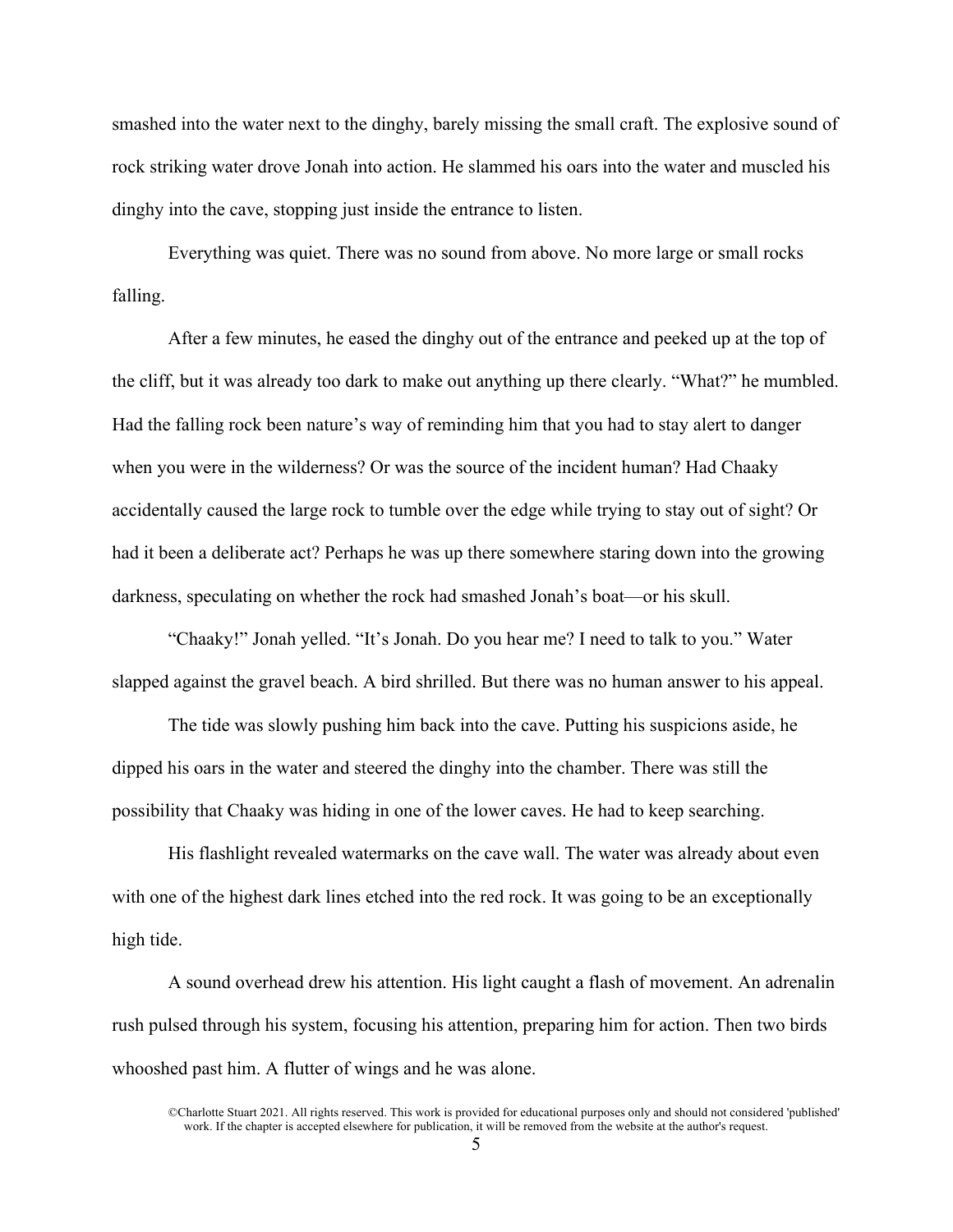He took some deep breaths to calm himself, then moved on, glancing upward from time to time, worrying about the possibility of another rock cascading down from above. But the only motion was from his oars as they sliced into the water and slowly rose back to the surface.

The next few caves were impossible to enter. He leaned over the side of the dinghy and tried to see into their murky interiors on the off chance that there would be a pair of eyes looking back. He was worried that Chaaky had hidden in one of the caves that was rapidly filling with water, afraid to come out because he had heard Jonah calling him. At that very moment he might be in some cubbyhole in danger of being swamped.

A rocky outcrop extended out into the water just before the entrance to the last cave. As Jonah pulled around it he went through a ball of herring, tiny fish jumping all around, making delicate, fluorescent rings in the black water. Slowly, he moved through them into the cave, probing the cave's secret curves and niches with his flashlight. Water licked the sandstone walls, eroding, carving the hollow still deeper.

There was a recess to the left that his light couldn't penetrate. "Chaaky?" he called softly. The cave murmured the name back at him: "Chaaky …aaky."

Jonah waited, trying to decide. How could he come this far and leave without checking one of the most obvious hiding places? He remembered the narrow crawlspace from his own explorations as a youngster. It curved back into the cliff about ten feet. There was only a shallow clearance overhead, but it was definitely sufficient for a young boy determined to stay hidden.

He draped the frayed manila painter from his dinghy around a rock that jutted up from the water near the shelf's edge and tugged at it a few times to make certain it was secure. Then he removed his shoes and socks, rolled up his pants, put his flashlight in his pocket, and, balancing himself the best he could by grabbing at the rocks along the edge of the shelf, he stepped onto a

<sup>©</sup>Charlotte Stuart 2021. All rights reserved. This work is provided for educational purposes only and should not considered 'published' work. If the chapter is accepted elsewhere for publication, it will be removed from the website at the author's request.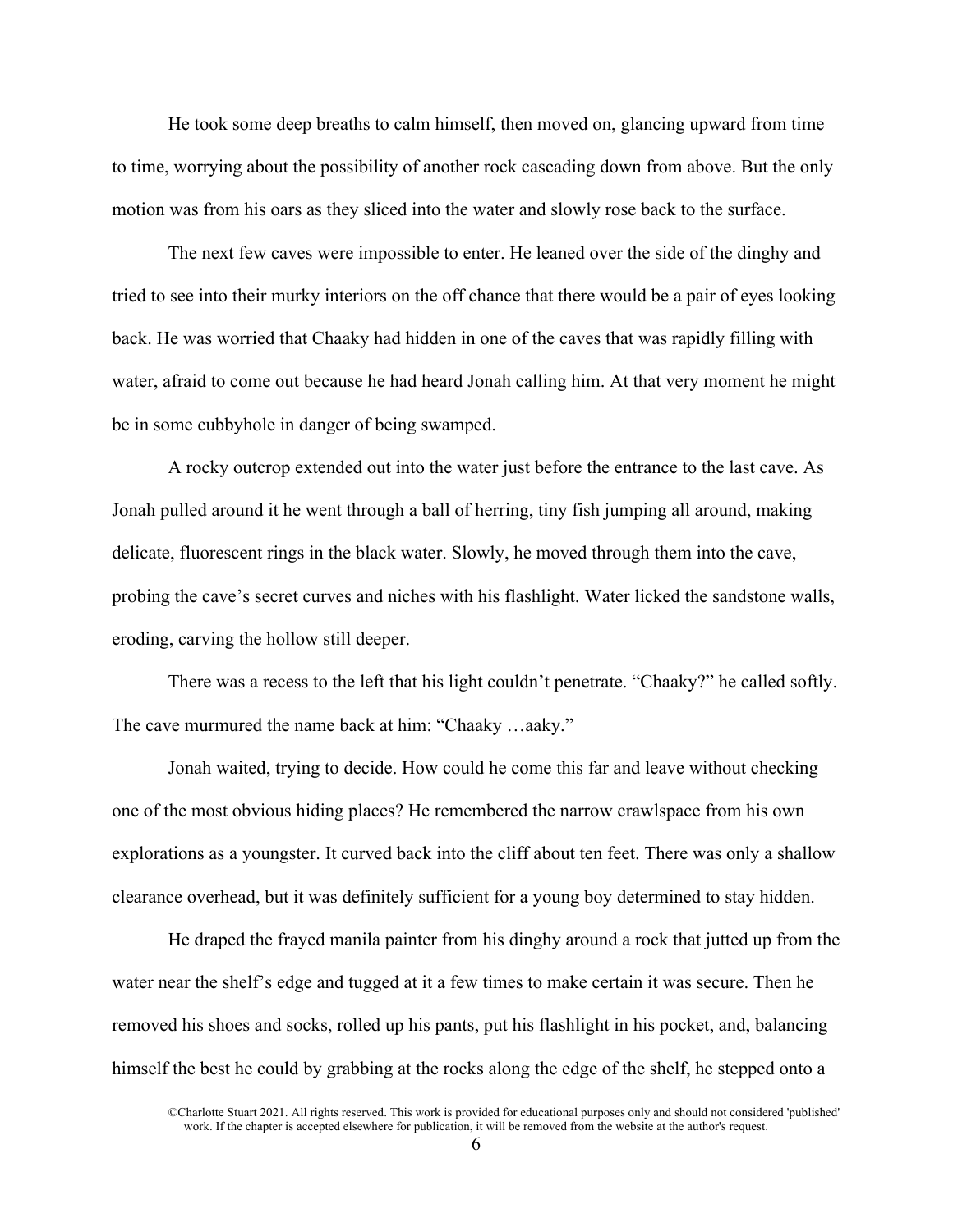slime covered outcrop. Shells of sea animals pressed into the bottoms of his feet. Something made a popping noise. He felt an irrational urge to jump back into the dinghy. "I can do this," he told himself.

Switching on his flashlight to get his bearings, it produced a thin glow in the large space, leaving most of the cave in shadow. Outside, under the dark night sky, there might be headless horsemen and Halloween nightmares, but water caves conjured up particularly bizarre images of evil creatures, death and decay. He stood there, rigid, listening to water dripping somewhere off to his left. Suddenly water splashed around his ankles and up the inside of his pant leg, breaking the spell. He had to get on with it, before the entire area was flooded.

He carefully inched his way forward, across the slippery and uneven surface. Droplets of cold water landed on his head and rolled down his forehead into his eyes. He blinked hard to clear his vision, then swiped his jacket sleeve across his face. As he took the next step something soft moved under his foot. He jerked his foot back and almost lost his balance. The flashlight fell from his hands and landed with a muffled splat in a tide pool, casting an eerie light across the floor of the rocky ledge. Damn stupid thing to do, Jonah thought, as he retrieved the flashlight. If he lost his light or broke it that would make his search impossible and his retreat precarious.

At the back of the cave, just as he remembered, there were toeholds made by other explorers who had climbed up to see what was there. He put his flashlight in his jacket pocket, reached up for something to hold onto, pressed his right foot into the first toehold, and pulled himself upward. A second step and he was able to reach the top. Fingers digging into rapidly receding dirt and rock, he heaved his body onto the ledge. Rocks cascaded over the edge. He forced his body forward into the blank space to avoid getting caught in a landslide of earth and rock.

<sup>©</sup>Charlotte Stuart 2021. All rights reserved. This work is provided for educational purposes only and should not considered 'published' work. If the chapter is accepted elsewhere for publication, it will be removed from the website at the author's request.